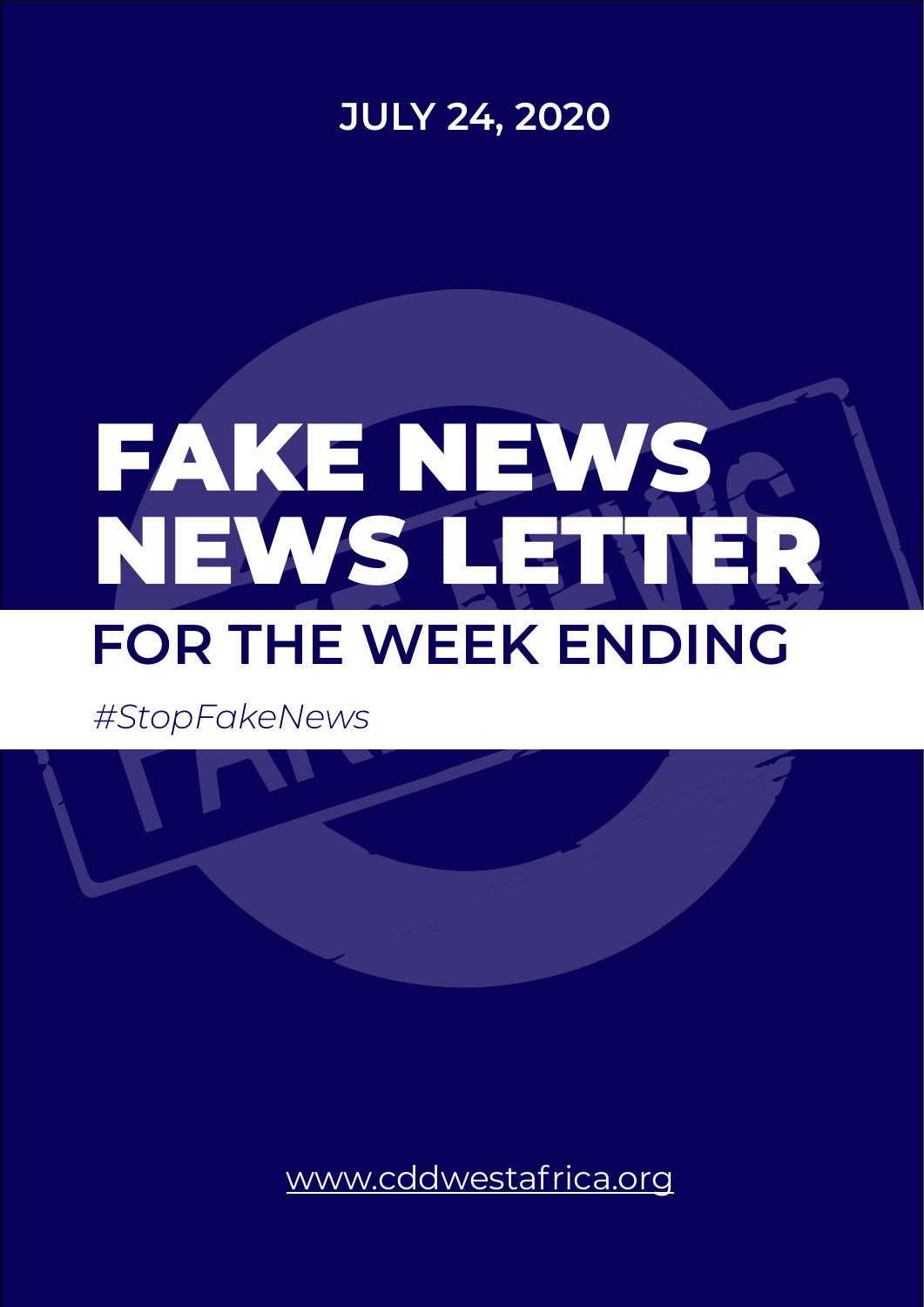*#STOP FAKENEWS* 2

# **[FAKE NEWS NEWSLETTER](http://www.cddwestafrica.org)** [FOR JULY 20 TO JULY 24, 2020](http://www.cddwestafrica.org)

Four months after the Nigerian Centre for Disease Control (NCDC) confirmed the first case of Coronavirus in Lagos, Nigerian has recorded over 40,000 cases of the deadly virus disease.

Cases of COVID-19 spans across the nation's 36 states and the FCT even as countering falsehood about the virus is also not on a decline.

**U**n Saturday, July 18, 2020, fact-checkers at the CDD spotted a report on [NewsExtra](https://www.newsextra.com.ng/2020/07/covid-19-no-state-reported-new-case-in.html) claiming that no state in Nigeria reported new cases of Coronavirus (COVID-19) in 24 hours.

The Centre for Democracy and Development (CDD) has kept up with fact-checking misinformation around the pandemic and other issues.

Below are some stories we fact-checked last week:

## **[DID NCDC SAY NO STATE REPORTED NEW COVID-19](https://www.cddwestafrica.org/fact-check-did-ncdc-say-no-state-reported-new-covid-19-cases-in-24-hours/)  CASES IN 24 HOURS?**

The report published with the headline, COVID-19: No state reported a new case in 24 hours –NCDC; further said that the Nigeria Centre for Disease Control (NCDC) announced 653 cases of the deadly viral disease.

Investigations by CDD fact-checkers show that contrary to the claim by the blog, there were reported cases of COVID-19 cases by the NCDC.

The official Twitter page of the NCDC of the Nigeria Centre of Disease Control (NCDC) on Saturday, July 18, 2020, showed that 653 new cases were recorded across states in the country.

Read full fact check [here.](https://www.cddwestafrica.org/fact-check-did-ncdc-say-no-state-reported-new-covid-19-cases-in-24-hours/)

**CDD Fact Check** Did NCDC Say No State Deported No

#### **COVID-19 Cases in 24 Hours?**



#### **FACT**

CDD fact-checkers can confirm that the<br>claim by NewsExtra that no case of<br>COVID-19 was reported in 24 hours<br>between July 17 and July 18, 2020.

CDD is urging members of the public to<br>read beyond headlines before sharing<br>any news report, especially from blogs<br>are in the habit of using sensational<br>headlines to draw traffic to their blogs.

You can also forward suspicious<br>messages for verification at<br>+2349062910568 or contact us on twitter<br>@CDDWestAfrica. #StopFakeNews

Published July 20, 2020 **yf** © @CDDWestafrica<br> **yf** © @CddWestAfrica\_Hausa Centre for Democracy & Devel www.cddwestafrica.org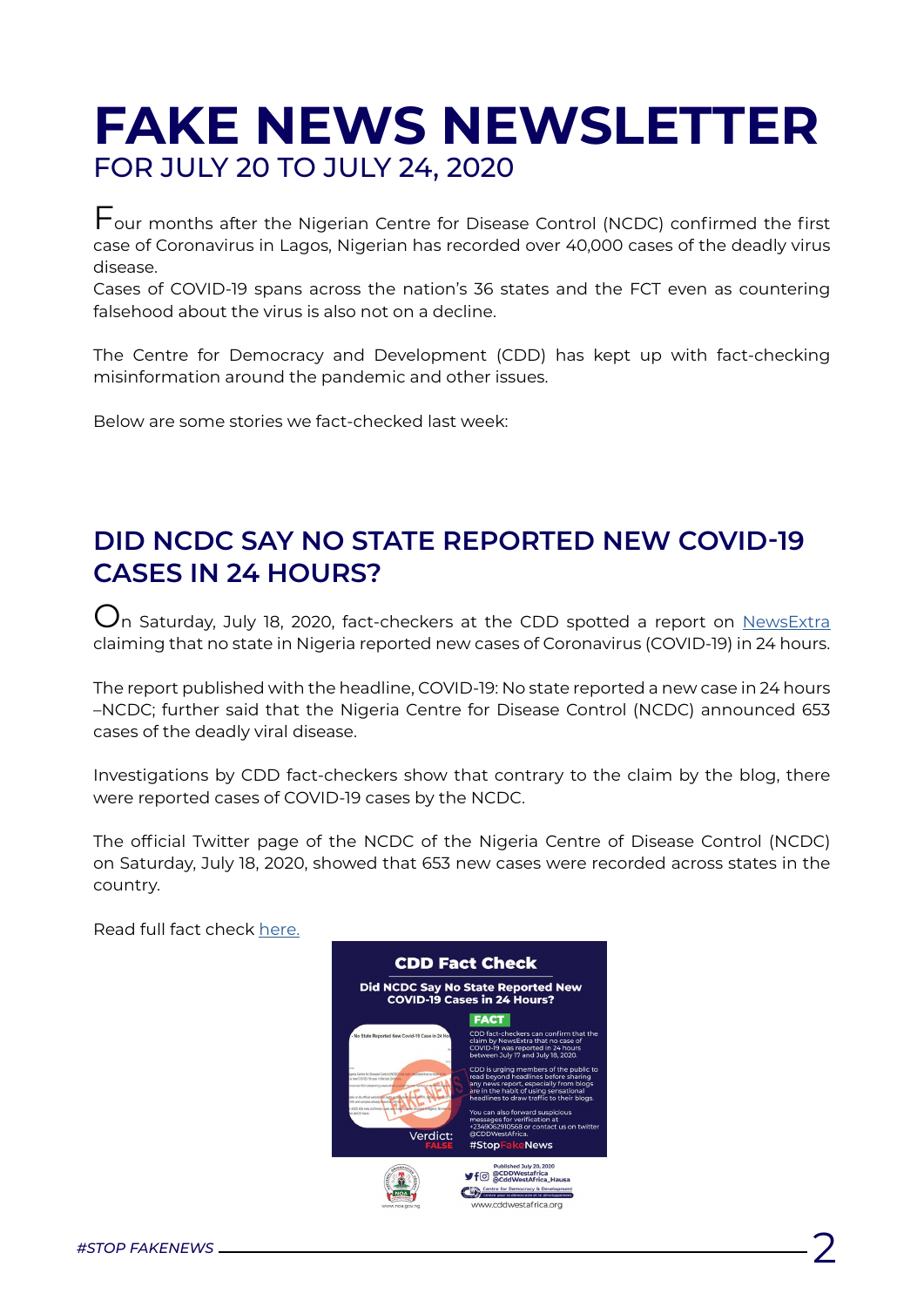

# **[NO MONEY BELONGING TO MAGU WAS FOUND IN](https://www.cddwestafrica.org/fact-check-no-money-belonging-to-magu-was-found-in-ikoyi-cemetery/)  IKOYI CEMETERY**

Since Monday, July 13 2020, [several](https://news.phxfeeds.com/share?docId=7701573625814552908&&source=phx) [online](https://ibrandtv.com/revealed-security-operatives-discover-150m-allegedly-belonging-to-magu-inside-ikoyi-cemetery/) [blogs](https://popnaija.net/shocking-us-dollars-belonging-to-magu-found-in-ikoyi-cementry/) in Nigeria have consistently [published](https://www.facebook.com/permalink.php?id=102182796784667&&story_fbid=1205887856414150) an image claiming it is Ikoyi Cemetery where monies belonging to suspended Chairman of the Economic and Financial Crimes Commission (EFCC), Ibrahim Magu, was discovered.

Some of the reports claimed the amount found was *\$150 million.*

The images used were altered to include operatives of the anti-corruption agency. The same image was used in April 2017 to make a similar claim by several [online blogs.](https://starconnectmedia.com/efcc-uncovers-u-s-dollars-buried-in-graveyard/)

 $\bigcup$ n Wednesday, July 22, 2020, the News agency of Nigeria (NAN) reported that President Muhammadu Buhari is the most followed African leader on twitter.

Also, an investigation by the Centre for Democracy for Development (CDD) fact-checkers shows that the original images were not shot in Nigeria.

For instance, one of the original images showing people at the Batu Arang cemetery was shot in Malaysia while a photograph of someone standing on bundles of money is from a grave in Ecuador.

**CDD Fact Check** No Money Belonging to Magu Was Found in Ikovi Cemetery Verdict: #StopFakeNews hed July 21, 2020 **yf**<sup>©</sup> @CDDWestafrica<br> **v**f◎ @CddWestAfrica\_Hausa tre for Democracy & Dev ww.cddwestafrica.org

The Egyptian President rakes in 4,133,263 followers compared to **@MBuhari**, who has 3,121,169 followers.

Read full fact check [here.](https://www.cddwestafrica.org/fact-check-no-money-belonging-to-magu-was-found-in-ikoyi-cemetery/)

# **[IS BUHARI THE MOST FOLLOWED AFRICAN LEADER](https://www.cddwestafrica.org/fact-check-is-buhari-the-most-followed-african-leader-on-twitter/)  ON TWITTER?**

NAN, in its report, quoted a report, Twiplomacy Study 2020, which was also used by several online media platforms including Vanguard News, PMNews online, Newswireng, Pulse Nigeria, All Africa.

An investigation by fact-checkers at the Centre for Democracy and Development (CDD) shows that President Buhari is not Africa's most-followed leader on Twitter.

A check on the microblogging site, Twitter which Twiplomacy used in its ratings show that the President of Egypt, Abdelfattah Elsisi [\(@AlsisiOfficial\)](https://twitter.com/alsisiofficial?lang=en) is the most followed African leader on the social media platform.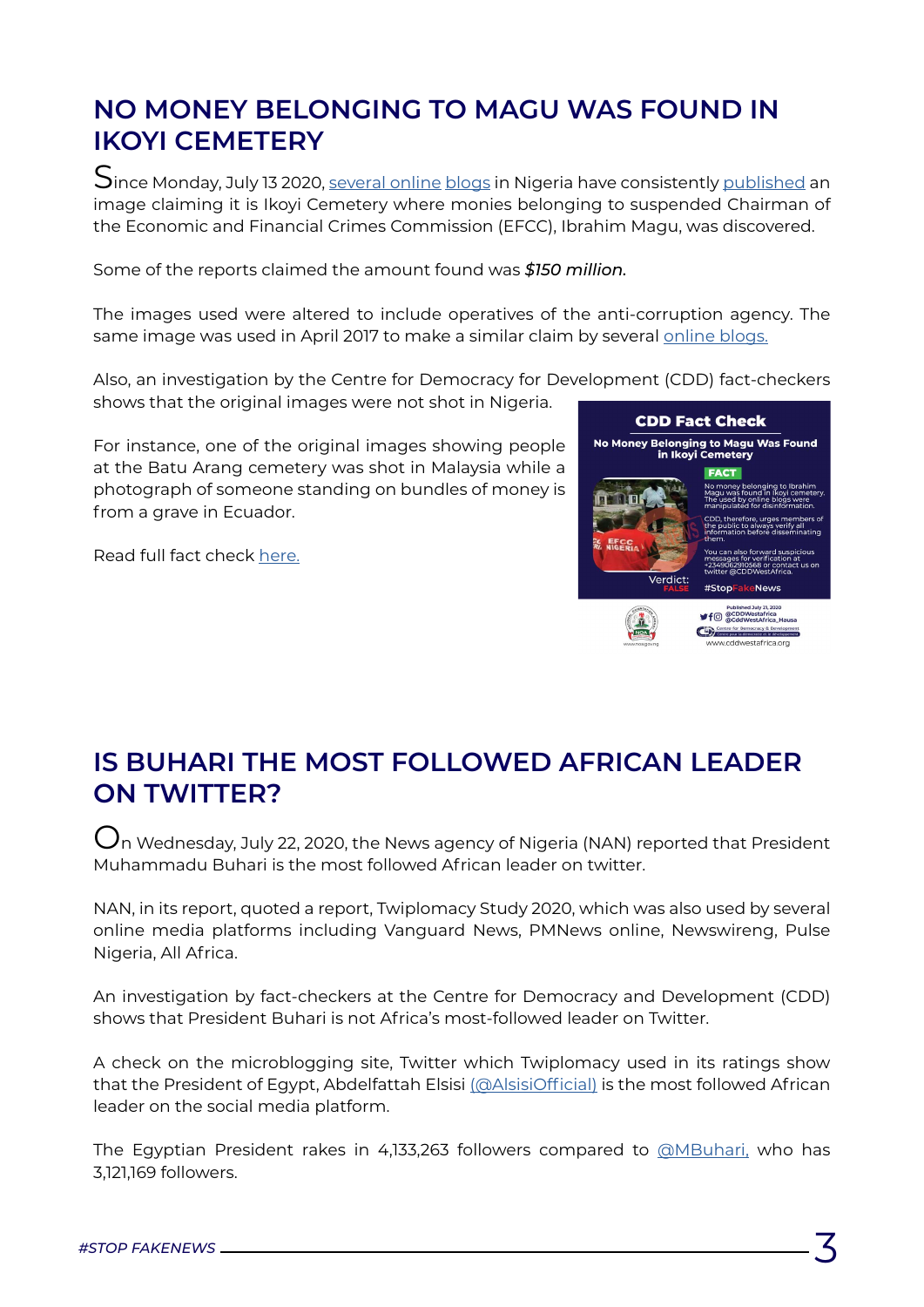*#STOP FAKENEWS* 4



Also, in its report, Twiplomacy indicated that President Buhari is the most followed sub-Saharan African leader and not Africa's most-followed president on Twitter. The Twiplomcy report quoted by NAN was specific about the details.

### Part of the Twiplomacy [report](https://twiplomacy.com/blog/twiplomacy-study-2020/) reads

*''Muhammadu Buhari, the president of Nigeria, is by far the most followed Sub-Saharan African leader with 3,121,169 followers ahead of Paul Kagame the president of Rwanda with 1,910,159 followers.''*

 $\bigcup$ n Wednesday, July 22, 2020, the Centre for Democracy and Development (CDD) spotted a screenshot showing that Ramon Olorunwa Abbas popularly known as Hushpuppi was released from the United States Federal Bureau of prisons.

There are 46 of Africa's 54 countries in "sub-Saharan", which excludes Egypt, Libya, Morocco, Somalia, Sudan, Algeria, Djibouti and Tunisia.

The report further published by news blogs including GH Cossip, Instablog and many others.

Read full fact check [here.](https://www.cddwestafrica.org/fact-check-is-buhari-the-most-followed-african-leader-on-twitter/)



# **[RAYMOND 'HUSHPUPPI' ABBAS NOT RELEASED](https://www.cddwestafrica.org/fact-check-raymond-hushpuppi-abbas-not-released-from-us/)  FROM THE US!**

The screenshots which went viral on WhatsApp and social media platform suggested that Hushpuppi who is facing charges for alleged online fraudulent activities had regained his freedom.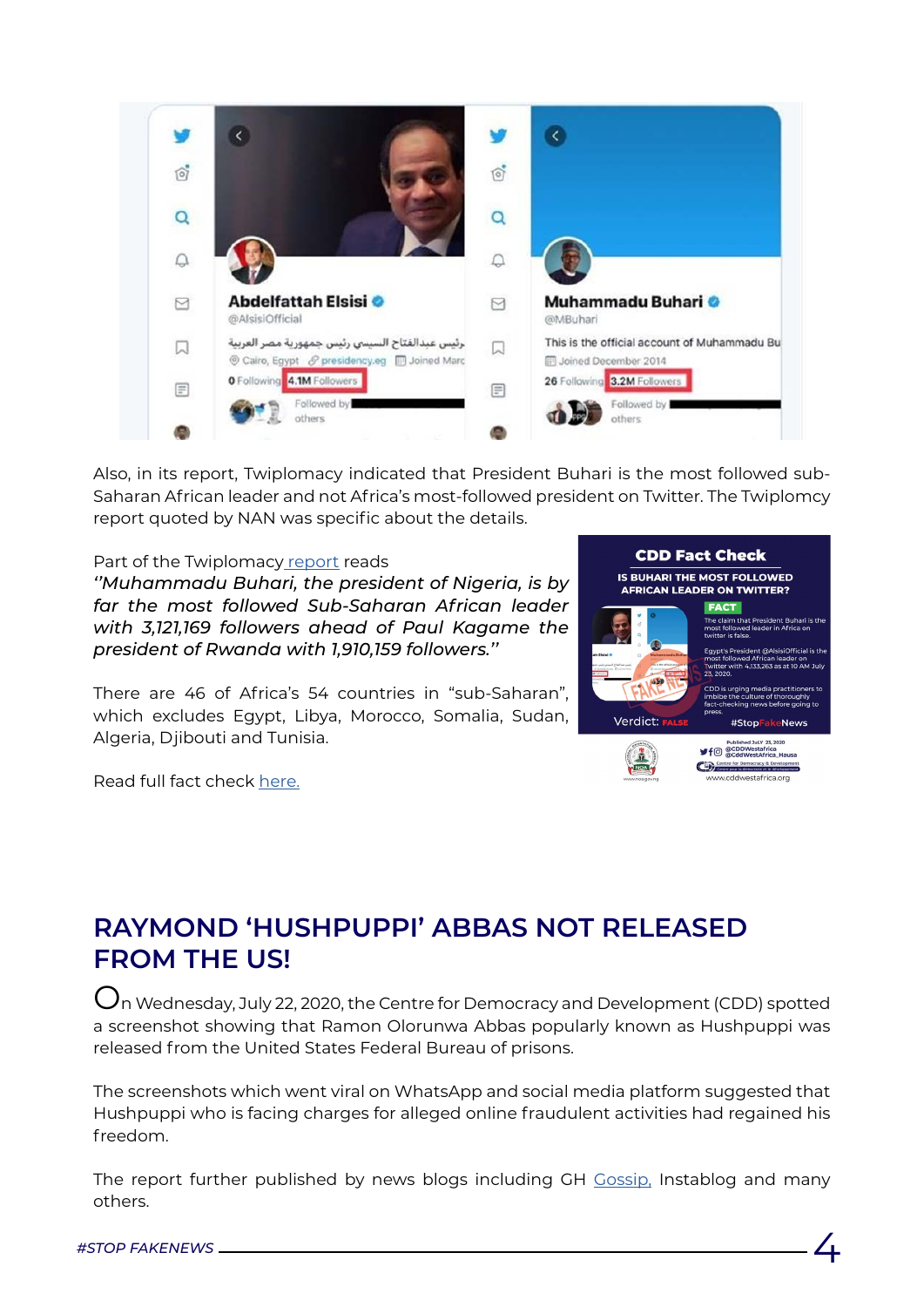



An investigation by fact-checkers at the CDD showed that contrary to the widespread claim online, Hushpuppi had not been released.

The suspected internet fraudster was only transferred from the US FBI prisons to another unnamed facility.

The image shared was a screenshot from the website of the FBI facility showing that Abbas, an inmate with BOP Register Number 54313424 was released on July 20, 2020.

Speaking on the controversy surrounding the release, Hushpuppi's lawyer, Gal Pissetzky, said he (Abbas) was

only moved from the FBI prison to another facility in California to commence his trial.

### [Premium Times r](https://www.premiumtimesng.com/news/headlines/404534-hushpuppi-not-released-still-in-u-s-prison-lawyer.html)eports that Pissetzky said:

*"These reports are not true. He has not been released. The Bureau of prisons website shows that he was released because he is being transferred now to California."*

The California-based lawyer also told journalists on Wednesday, July 22, that he is still serving as Abbas' representative.

He said:

*"He has not been 'released' and I am still his lawyer, he is on his way to California. Not everything you see on court documents is accurate."* 

*"Just because the jail record says released does not mean he has been released he is being transferred to California,*" Pissetzky added.

Earlier in July, the Dubai police alleged that the 37-year-old Abbas and his gang allegedly defrauded 1,926,400 people from different parts of the world.

Charges against him show that he stole about *1.6 billion dirhams (N168 billion)* from his victim.

He was initially taken to Chicago court and was denied bail before the case was transferred to California.

The matter is being handled by the federal bureau of investigation (FBI), which took over the case from the Dubai police.

### **CDD Fact Check**

**Raymond 'Hushpuppi' Abbas Not Released from US!** 

**FACT** 

#### Read the rest of the fact check here.



### Verdict:

#### #StopFakeNews

The claim that Hushpuppi has<br>regained his freedom is false. The<br>suspected internet fraudster was<br>only transferred from FBI prison to<br>another facility in California.

CDD urges the general public to desist from sharing false news<br>without verifying them.

You can also forward suspicious<br>messages for verification at<br>+2349062910568 or contact us on<br>twitter @CDDWestAfrica.



Published July 26, 2020 **yf**<sup>©</sup> <sup>@CDDWestafrica<br>● CddWestAfrica\_Hausa</sup> Centre for Democracy & Developme

www.cddwestafrica.org